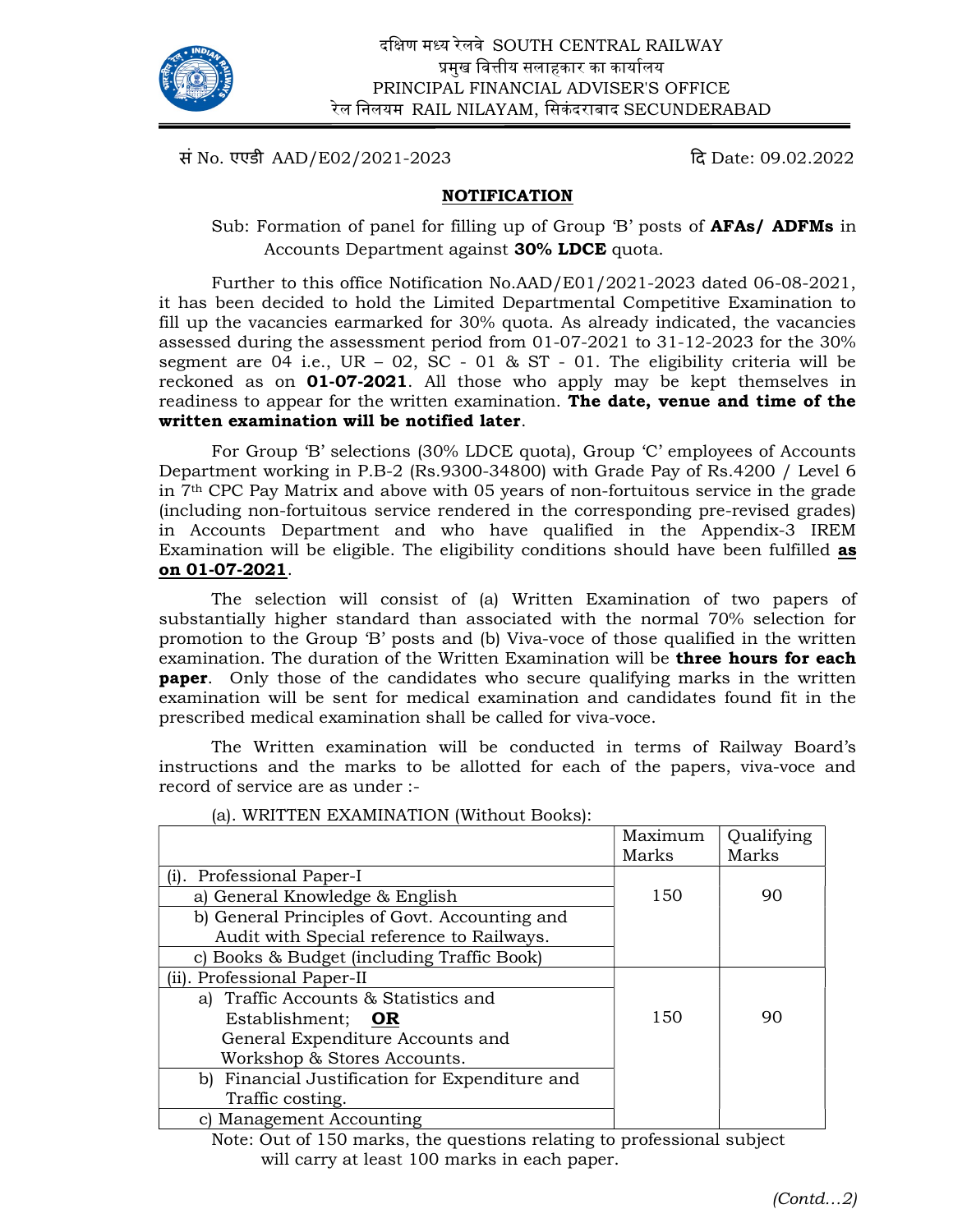- 2 -

(b). RECORD OF SERVICE & VIVA-VOCE:

| Viva-voce | 25 Marks   Qualifying marks 30 – including at least |
|-----------|-----------------------------------------------------|
| Record of | 25 Marks 15 marks in the Record of Service.         |
| Service   |                                                     |

 There shall be a pre-selection coaching to eligible volunteers belonging to SC/ST community for the LDCE. The details of the coaching classes will be notified in due course after finalization of the list of eligible volunteers for the selection.

There will be no grading of successful candidates, as 'OUTSTANDING', 'VERY GOOD' etc. After viva-voce, the names will be arranged in the order of merit, on the basis of the total marks obtained by each of the candidate.

 The eligible candidates who are desirous of appearing in the examination may indicate their willingness in the Proforma enclosed. They are also required to indicate the subjects in Paper-II (a) in which they propose to appear. The subjects referred to in Paper-I, II (b) and II (c) are compulsory. The syllabus and books of reference prescribed for papers on subjects like Management Accounting and Cost Accounting is given below :-

### i) FINANCIAL JUSTIFICATION FOR EXPENDITURE:

Techniques of assessment and evaluation of profitability of capital investments. Techniques of financial appraisal applied to different investment proposals – New lines, Electrification, Dieselisation, New production units and repair workshops, Computerization, Examination of alternatives e.g. make or buy, lease or buy, Departmental vs. Contract works.

Recommended Reading:

- 1. Indian Railway Financial Code
- 2. Indian Railway Engineering Code
- 3. Techniques of Financial Analysis E.A.Helfort
- 4. Report by the committee on Techniques of Financial Appraisal of Railway Projects

#### ii) TRAFFIC COSTING ON INDIAN RAILWAYS:

 Concepts of Costing – Costing of Goods and Coaching Services – Costs and rate making.

Recommended Reading:

Hand book on Traffic Costing published by the Ministry of Railways.

#### iii) MANAGEMENT ACCOUNTING:

- Functions and role of Management Accountant Tools of Financial analysis including Ratio Analysis – Break-even-Analysis.
- Accounting Analysis for Managerial Planning factors in planning forecasts useful in planning.
- Communication and controls accounting reports for administrative controls.
- Control of operation (Budgetary Control) Cash, Capital and Operating Budget – Performance Budgeting – Responsibility
- Centres, Integrated Budget Performance units and Zero based budget.
- Control of Operations (Costing) Costing system Standard Costing Managerial Costing – Costing and managerial decisions.

Recommended Reading:

- 1. Management Accountancy J Batty
- 2. Financial Management S C Kuchhal
- 3. Management Accounting N L Hingorani & Others.

Note: The questions on the subject will be intended to test the familiarity of the candidates with the various concepts under the items listed in the syllabus above and the general principles and procedures adopted in their implementation.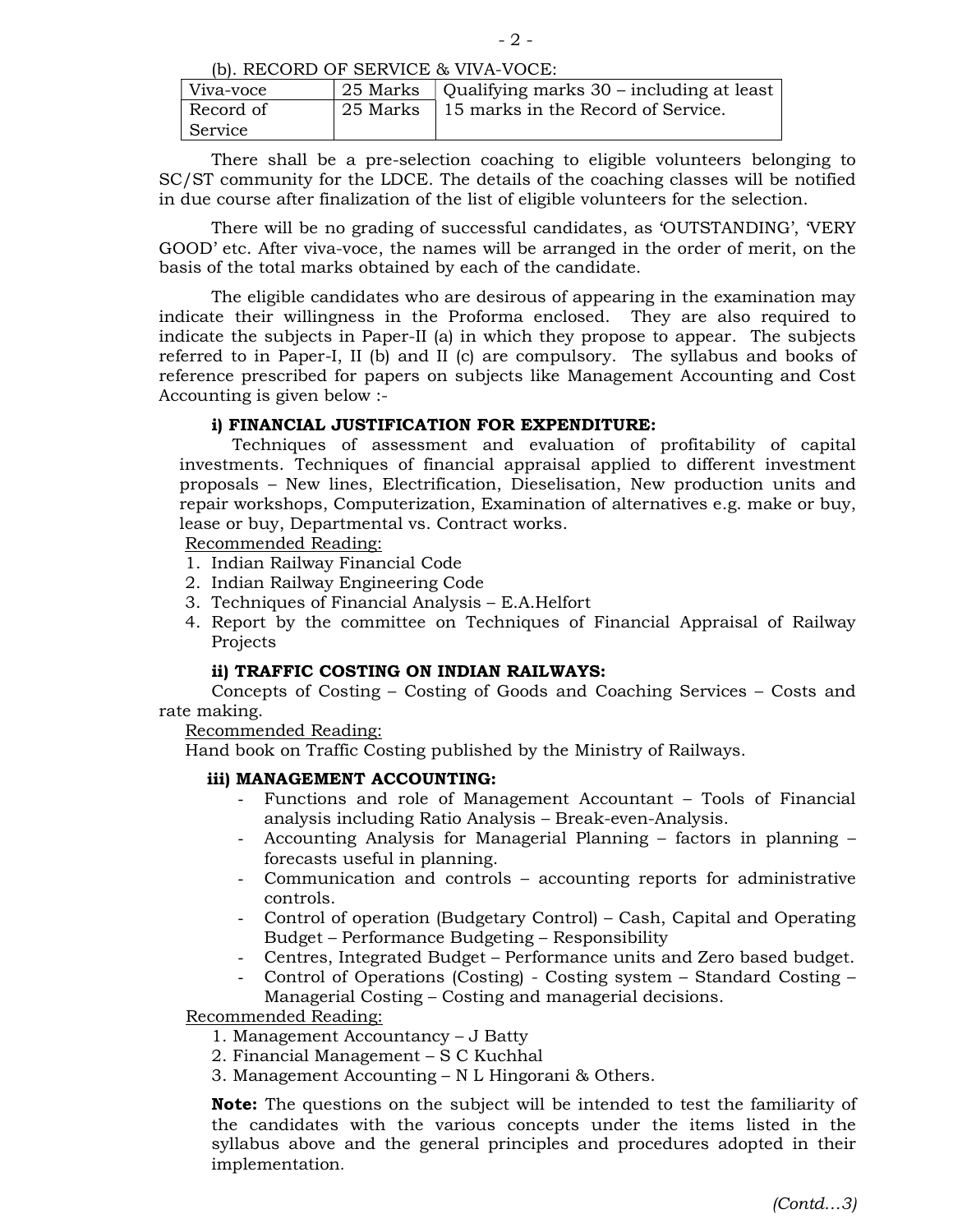The application for appearing in the examination should be submitted to PFA/Admn./South Central Railway/Secunderabad in the Proforma enclosed through proper channel so as to reach this office latest by 03.03.2022. The Unit Controlling officers (Other than HQrs.) should ensure that the details furnished by the candidates in the applications are verified with their Service Registers before forwarding to HQrs. Late applications will not be entertained. If there are no candidates a 'NIL' report should be sent.

 It is further advised that the details of pre-promotional coaching classes for UR/SC/ST candidates, willing to appear for the LDCE (30%) exam, will be intimated in due course. As such, the Controlling Officers are advised to obtain willingness/unwillingness of the UR candidates to attend the proposed coaching classes and forward the same to this office along with their applications separately. Controlling officers are advised to inform the candidates, who give willingness to attend the pre-promotional coaching classes, to appear in the examination without fail.

 As the selection is through 30% LDCE by calling volunteers, no supplementary examination will be held under any circumstances for absentees.

The Notification is also available at www.scr.indianrailways.gov.in

Please acknowledge receipt.

JAGADEESAN VAISHNAVI Digitally signed by JAGADEESAN VAISHNAVI Date: 2022.02.09 18:15:36 +05'30'

(जे. वैçणवी J. Vaishnavi)

वसिवस/सा Sr.AFA/G

कृते प्र वि स/सिकं for  $P$   $F$   $A$   $/$   $SC$ 

Copy to:

Director/IRIFM, FA&CAO/C, FA&CAO/S&W, FA&CAO/C-I, FA&CAO/T, SDGM/SC, PCE/SC, CCM/Catg./SC, MD/CH/LGD, Director/IRISET/SC, CAO/C/SC, CPM/RE/SC, Secy. to GM/SC Sr.DFMs SC, HYB, BZA, GTL, GNT, NED Dy.FA/F&B, Dy.FA&CAO/S&W, Dy.FA&CAOs/C-I, C-II, Dy.CVO/Accts./SC WAO/RYPS, WAO/LGD, AWAO/CRS/TPTY, Sr AFA/C/SC, Sr.AFA/RE/SC, Secy. to PFA, AFA/C/NED, AFA/Trg., PS(Gaz.) to PFA Sr.DEN/Co-ord.(OL)/SC, Sr.DEN/Co-ord.(OL)/HYB, Sr.DME/DSL/KZJ, Dy.CSTE/P/SC, Dy.CSTE/C/SC, Sr.DEN/Co-ord/BZA, Sr.DEN/Co-ord/GNT, Dy. CE/C/NZB, Dy.CE/C-I/SC, Dy.CE/C-II/SC, Dy.CE/C-III/SC, Dy.CE/ C-IV/SC, Dy.CE/C-I/BZA, Dy.CE/C-II/BZA, Dy.CE/C/GTL, Dy.CE/C/GNT, Dy.CE/C/NED, Dy.CE/C/TPTY, Dy.CEE/C/TRD/SC, Dy.CE/C-I/KZJ, Dy.CE/C-II/KZJ, Dy.CSTE/C/GTL, Dy.CSTE/P/BZA, Dy.CSTE/C/BZA, Dy.CSTE/P/Tele/SC, Dy.CEE/C/OHE/SC, Dy.CEE/RE/SC, Dy.CE/CPOH/RYPS TCO/SC, S&AO/SC, Sr.VO(G)/SC, DEE/G/SS/RE/VSKP, XEN/RE/SC RVNL Director (Finance), Safdarjung Development Area, Aurobindo Marg, NEW DELHI – 110 016

 Office of the Chief Project Manager, No.15, Vectra House, 1st Floor, 1st Main, 6th Cross, Near Freedom Park, Gandhi Nagar, Bengaluru - 560 009

DGM(HR), Rail Vikas Nigam Limited., Amsri Faust Complex, 5<sup>th</sup> Floor, No.9-1-164/A to 9-1-166, S.D.Road, Secunderabad.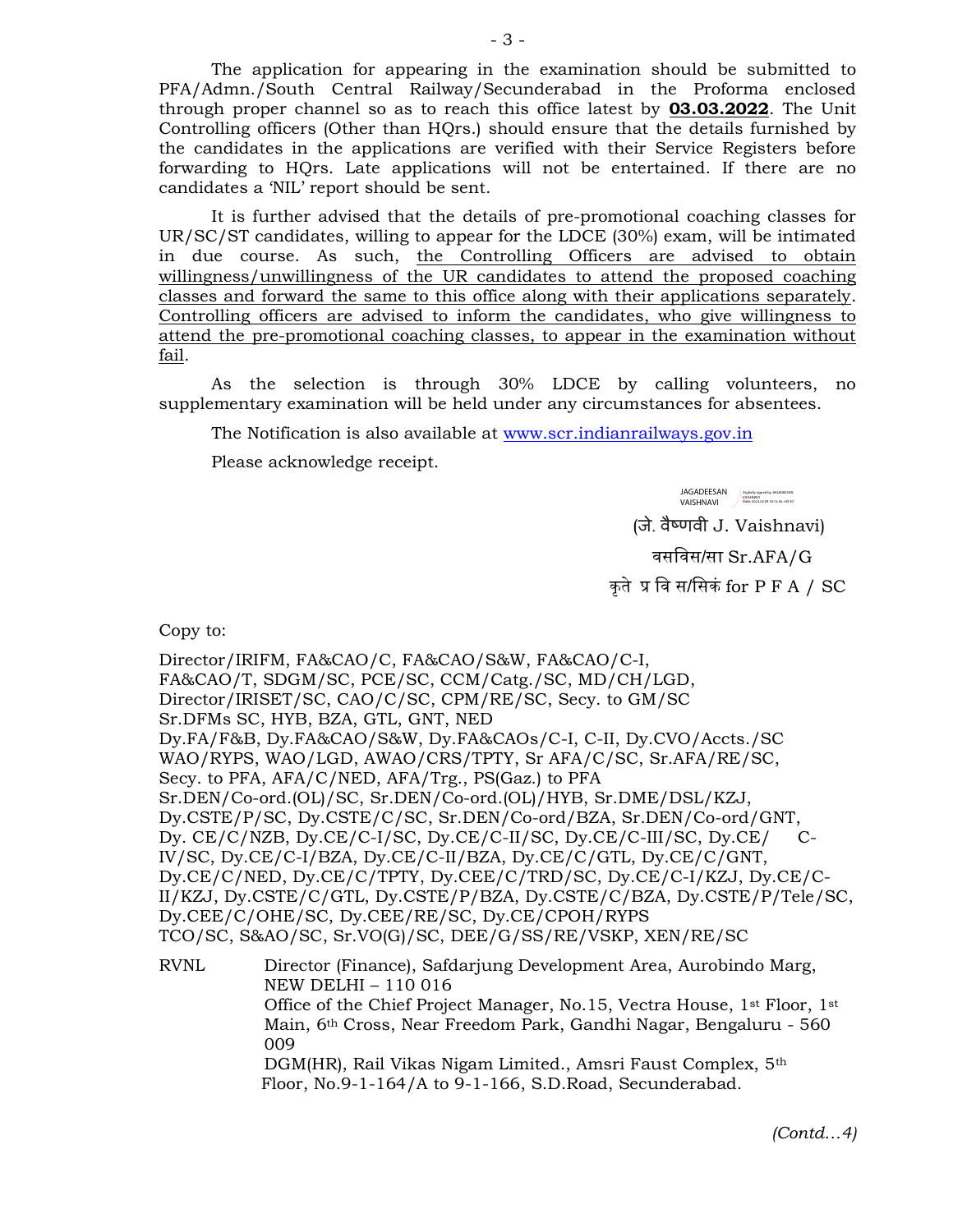- RCIL General Manager, 10<sup>th</sup> Floor, Bank of Baroda Building, 16, Sansad Marg, New Delhi – 110 001 GM (Finance), RailTel Corporation of India Ltd. Regional Office, 2nd Floor, B-Block, Rail Nilayam, Secunderabad – 500 071 CRIS Chief General Manager, CRIS, 1st FLOOR, Railway Reservation Complex, SECUNDERABAD. CONCOR General Manager (HRD), CONCOR Bhavan, C-3, Mathura Road, Opp. Apollo Hospital, New Delhi – 110 076 Regional Manager, 602, 6th Floor, Navaketan Building, Opp. Clock Tower, S.D.Road, Secunderabad.
- CORE FA&CAO/CORE, ALLAHABAD. (U.P) 211 001. Secretary/SCRMU, Secretary/SCRES, Secretary/AIRESC&ST Association

All Branch Officers at Hqrs.

JAGADEESAN VAISHNAVI Digitally signed by JAGADEESAN VAISHNAVI Date: 2022.02.09 18:16:04 +05'30'

 (जे. वैçणवी J. Vaishnavi) वसिवस/सा Sr.AFA/G कृते प्र वि स/सिकं for  $P$   $F$   $A$   $/$   $SC$